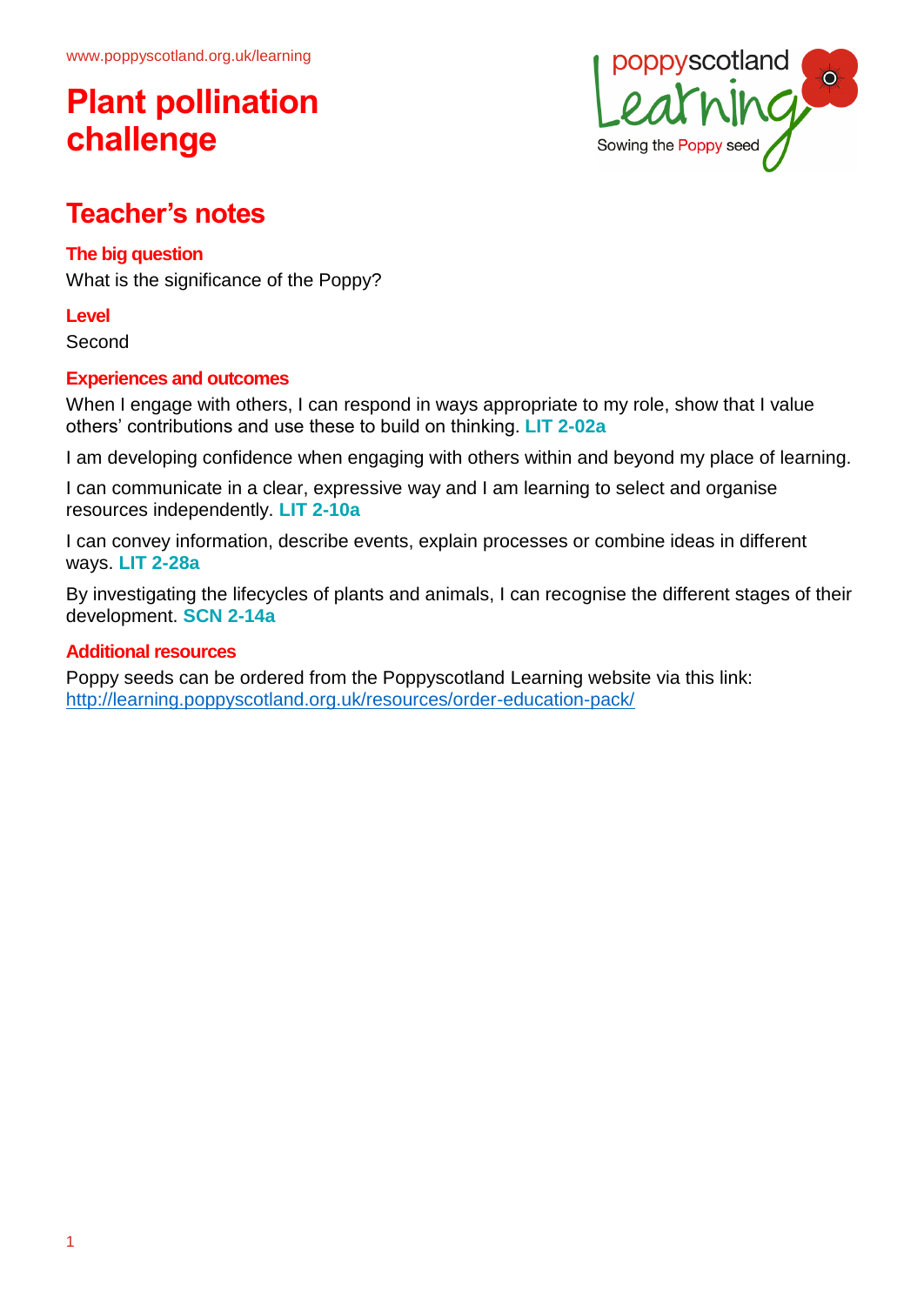# **Plant pollination challenge**



## **Your challenge**

Sketch out a flower using the PowerPoint presentation and label the different parts.

Now that you know the names for the different parts of a flower you are going to take notes and carry out some research on how plants reproduce in order for new flowers to grow.

Whilst you are being shown the PowerPoint about plant reproduction take notes as you will need these later on. Then, in pairs, access the website noted below about seed dispersal and make detailed notes, you will need these also in the follow up task.

Working independently/collaboratively you will:

- Make detailed notes about plant reproduction from the PowerPoint.
- Access the website below: <http://www.thekidsgarden.co.uk/teachkidsaboutpollination.html>
- Now make notes using the information from the website. Sort the information into relevant areas using the headings below:
	- 1. A natural attraction
	- 2. Pollination by wind
	- 3. Other means

#### **Follow up task**

Now that you have detailed notes on plant reproduction and pollination you are going to work with a partner to transfer this information into a PowerPoint presentation.

### **Learning intention**

I am learning about pollination and plant reproduction

#### **Success criteria**

Working collaboratively, you will:

- Give detailed information about pollination and plant reproduction.
- Add in appropriate illustrations.
- Add in animations to headings only.